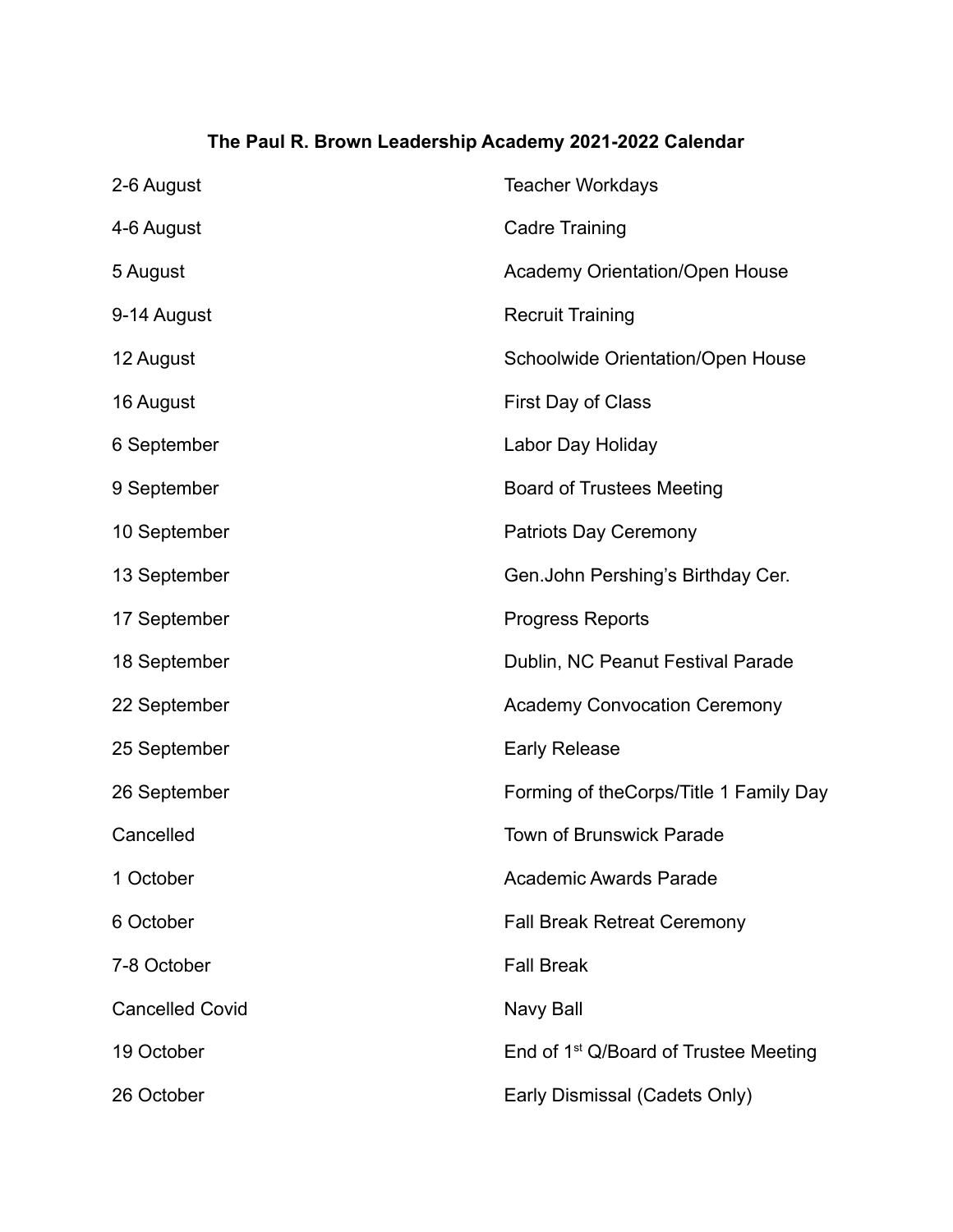| 27 October                           | <b>Teacher Workday</b>                   |
|--------------------------------------|------------------------------------------|
| 29 October                           | Ear Rel/Report Cards/Parent Tea Conf     |
| 6 November                           | <b>Wilmington Veterans Day Parade</b>    |
| 10 November                          | Veterans Day Program 1300 start          |
| 10-12 November                       | Blackjacks Induction Cer. Arlington, Va. |
| 11 November                          | <b>Board of Trustees Meeting</b>         |
| 16 November                          | Office of Charter Schools Visit          |
| 18 November                          | <b>Progress Reports</b>                  |
| 22 November                          | <b>NCDPI TSQR visit</b>                  |
| 23-29 November                       | <b>Thanksgiving Holiday Break</b>        |
| 28 November                          | Elizabethtown, NC Christmas Parade       |
| 3 December                           | Pearl Harbor Remembrance Parade          |
| 4 December                           | Bladenboro, NC Christmas Parade          |
| 9 December                           | <b>Board of Trustees Meeting</b>         |
| 11 December                          |                                          |
| <b>Fayetteville Christmas Parade</b> |                                          |
| 16 December                          | <b>Title 1 Family Program</b>            |
| 17 December                          | <b>Christmas Dinner</b>                  |
| 20-31 December                       | <b>Winter Break</b>                      |
| 8 January                            |                                          |
| Jr. & Sr. Ring Formal                |                                          |
|                                      |                                          |

13 January Board of Trustees Meeting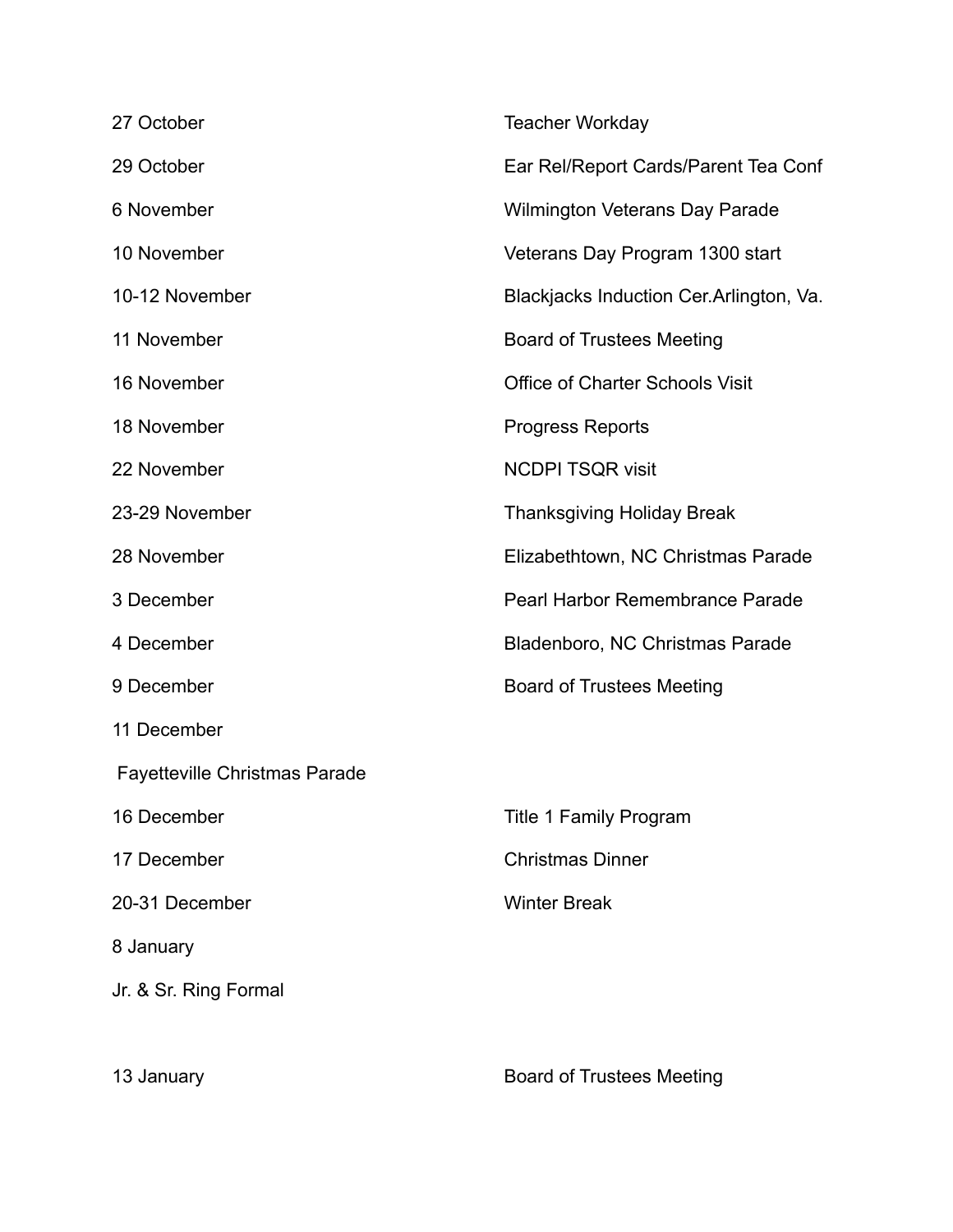| 17 January         | Elizabethtown, NC MLK Jr Parade        |
|--------------------|----------------------------------------|
| 18 January         | MLK Jr. Holiday                        |
| TBD                | <b>NC Math III EOC</b>                 |
| 24 January         | End of Q2/End 1 <sup>st</sup> Semester |
| 27 January         | Early Dismissal/Parent Teacher Confer. |
| 28 January         | <b>Academic Awards Ceremony</b>        |
| <b>TBD January</b> | Homecoming                             |
| 10 February        | <b>Board of Trustees Meeting</b>       |
| 15 February        | <b>Progress Reports</b>                |
| 21 February        | <b>Teacher Workday</b>                 |
| 9-11 March         | <b>Mid Winter Break</b>                |
| 9-12 March         | <b>NATCON Drill Meet Lexington, KY</b> |
| 10 March           | <b>Board of Trustees Meeting</b>       |
| 24 March           | 3rd Quarter Ends                       |
| 31 March           | EarlyRel/Report Card/Par. Teach Conf.  |
| 1 April            | <b>Academics Award Parade</b>          |
| 6-19 April         | <b>Spring Break</b>                    |
| 4-12 April         | Rocky Mountain Drill Comp Denver, CO   |
| 13 April           | <b>Board of Trustees Meeting</b>       |
| 13-19 April        | Nat. Drill Comp Daytona Beach, FI      |
| 29 April           | 3rd Quarter Academic Parade            |
| 30 April           | Kelly & Farmers Union Parade           |
| 4 May              | <b>Progress Reports</b>                |